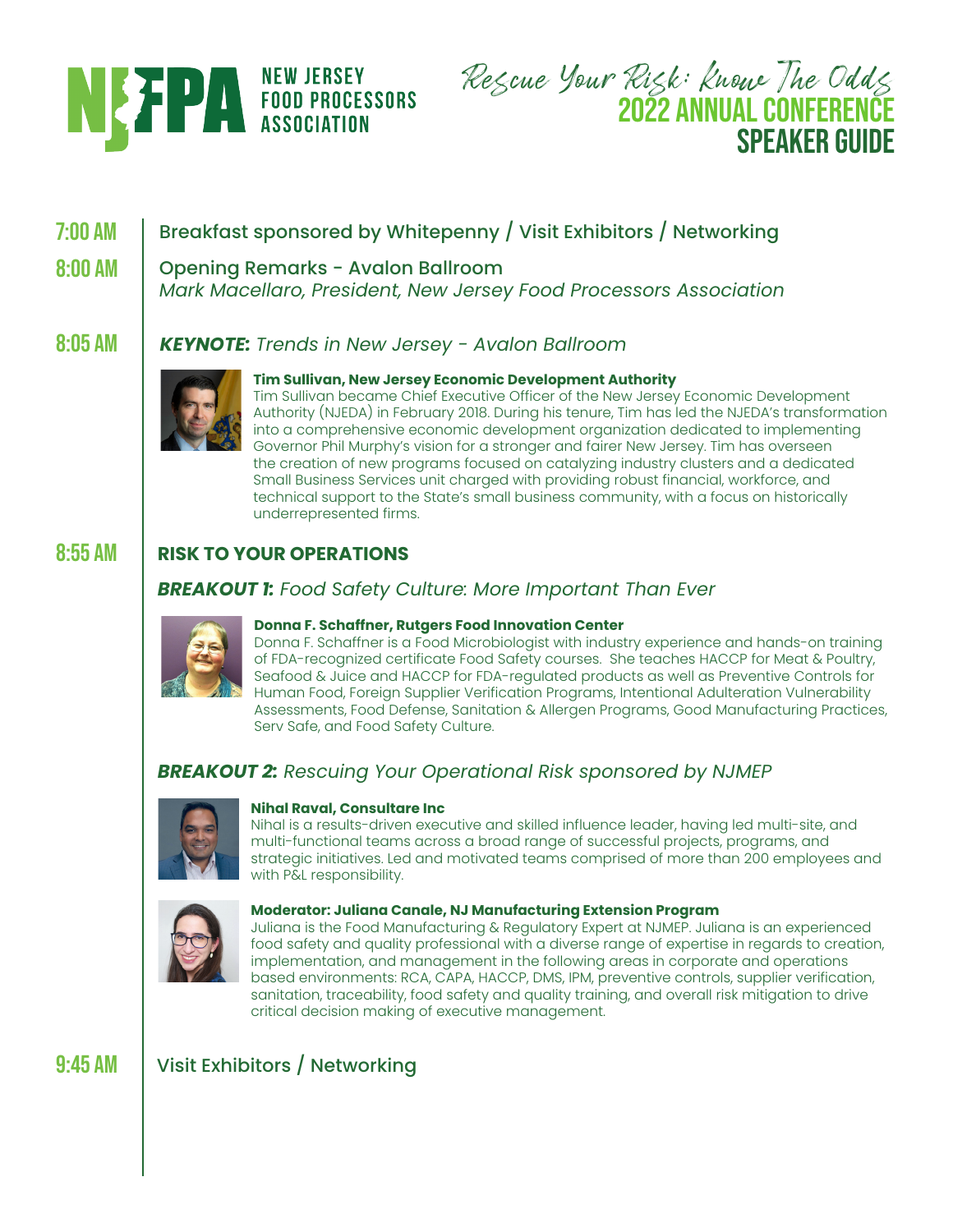

Rescue Your Risk: Know The Odds **2022 ANNUAL CONFERENCE SPEAKER GUIDE**

# **10:35 AM RISK TO YOUR WORKFORCE**

*BREAKOUT 1: Automation and the Workforce: How they Complement and Contradict sponsored by Withum*



### **Bill Chesterson, Advent Design Corp.**

Bill, a graduate of MIT, co-founded Advent Design Corporation in 1984. Advent designs and builds custom robotic manufacturing systems to help our customers be competitive in a global economy.



### **Juan Ortiz, Adviser Business Strategies, LLC**

Juan Ortiz is a consultant with over 35 years of experience in manufacturing. He's the founder of Adaptive Automation Technologies forum for the development of automation technologies. Creator of RAD; a Robotic Application Design methodology used by OEMs for the design and develop automation systems in collaboration with ABB Robotics.



### **Torsten Schimanski, NJ Manufacturing Extension Program**

Torsten Schimanski is the Director of WFD & Strategic Growth for the New Jersey Manufacturing Extension Program (NJMEP), a non-profit organization dedicated to the improvement and success of manufacturing companies in NJ. With his focus on continuing education, Torsten's expertise is within the field of apprenticeship program development and implementation. Being a true advocate for dual-education paid-apprenticeship concepts, he started his personal career with an apprenticeship in banking and finance in Germany.



### **Moderator: Ryan Sheehy, NJ Manufacturing Extension Program**

Ryan is a Senior Account Manager at NJMEP and manages the field team in the Northern half of New Jersey. He has a particular focus on engineering, facility design, architecture and automation.

## *BREAKOUT 2: Rescue Your Workforce*



### **Melissa Eckstein, Gateway to Careers**

Melissa is passionate about developing symbiotic relationships between education and workforce. Having cultivated partnerships with 150 businesses, she has created career opportunities for students, as well as workforce development prospects for companies. Melissa proudly serves as Vice-Chair for Mid Atlantic States Career & Education Center, Gloucester County Workforce Development Board, and NJFPA Education Committee.



### **Michele Hoffman, Rastelli Bros. Inc.**

Michele Hoffman has held HR positions across multiple food companies and has extensive experience in labor relations, negotiations and contract administration. Michele is a certified Human Resource professional with broad generalist experience and a Master's degree in HRM. Doctoral Candidate of Business Administration program at Wilmington University.



### **Steve Hoagland, Holt Logistics**

Retired U.S. Coast Guard Officer with command experience in the Operational Risk Management, Federal Law Enforcement, and Marine Safety fields. Currently Director of Quality, Regulation, and Compliance for Holt Logistics / Gloucester Marine Terminal.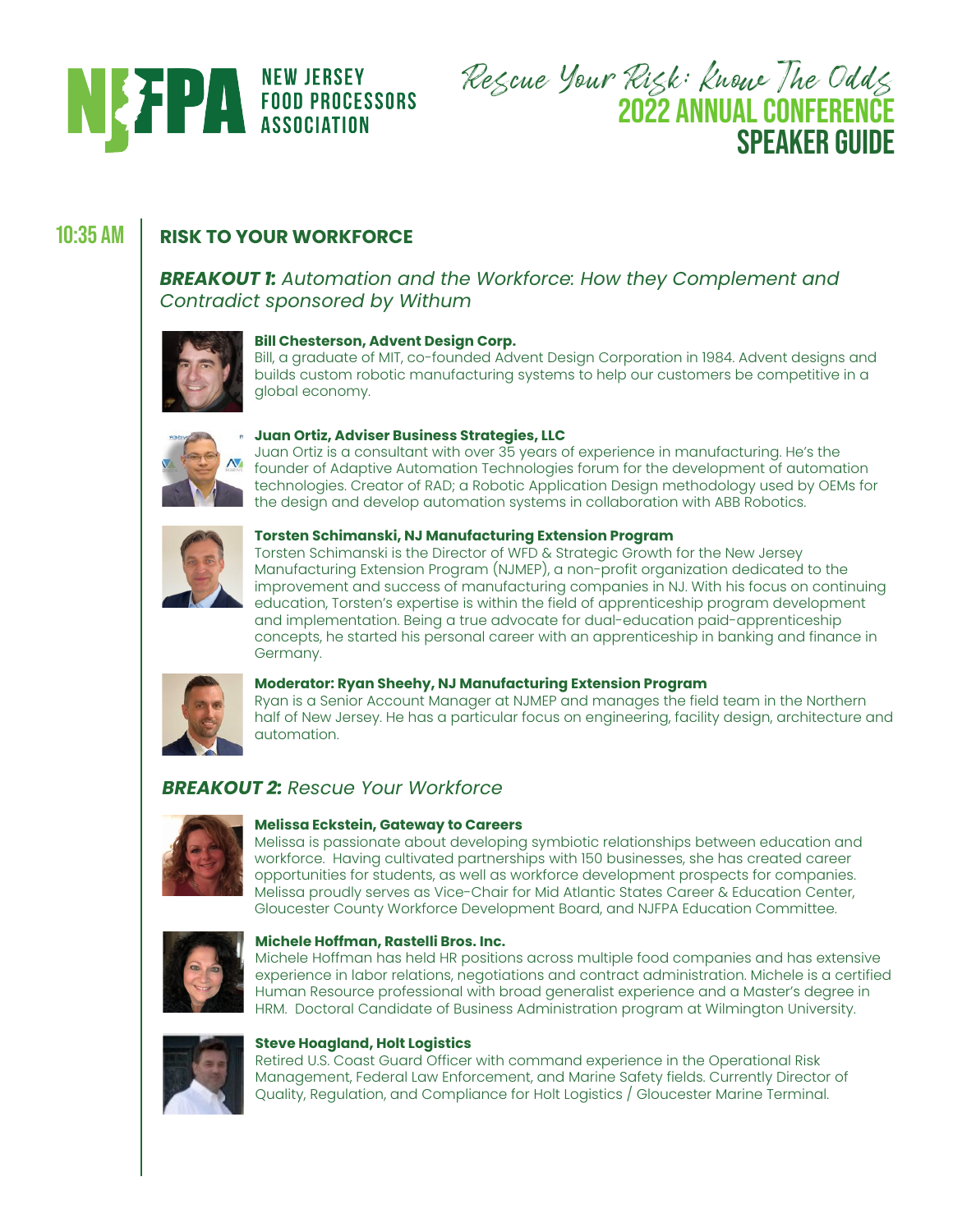

Rescue Your Risk: Know The Odds **2022 ANNUAL CONFERENCE SPEAKER GUIDE** 



### **Thomas Lloyd, Holt Logistics**

Thomas Lloyd has been working at Holt for about 3 years. Thomas started at Holt as an intern in his senior year of High School. After graduation he started working full time as a Safety Officer, and worked his way up to his current position as Fuji Water Warehouse Supervisor. Thomas currently holds an associates degree in Engineering and plans to continue his education.

#### **MITIGATING FUTURE RISKS 11:25 AM**

# *BREAKOUT 1: Now What? Navigating New Jersey Resources*



### **Sho Islam, Business Action Center**

Sho is the Business Advocate responsible for providing business advocacy and support to businesses in Atlantic, Camden, Cumberland, Essex, and Somerset Counties. He serves as the Food and Beverage Industry Representative at NJ Business Action Center (NJBAC). Prior to joining NJBAC, Sho was with AdvanceCT, ChooseNJ, and Rutgers University.



### **Victoria Phillips, Center for EcoTechnology**

Victoria Phillips is an Environmental Specialist for the Center for EcoTechnology (CET), an environmental nonprofit that helps people and businesses save energy and reduce waste. Focused on waste reduction, Victoria provides direct assistance to businesses and institutions to implement or expand their waste management programs. Before joining CET, Victoria served as a Climate and Environmental Planning Project Manager for the City of Boston. Victoria received her bachelor's from Cornell University in City and Regional Planning concentrating in Environmental Sciences and Sustainability.



### **Moderator: Jessica Paolini, Middlesex County Office of Business Engagement**

Jessica has 10 years of experience in economic development. She is a published author and has written reports on the workforce needs of the food sector, the impact of autonomous technologies, and models for monetizing carbon sequestration. Jessica serves on the Board of the International Economic Development Council, and is a PhD candidate at Rutgers.

# *BREAKOUT 2: Managing Your Cyber Risks sponsored by Withum*



### **Scott Garcia, SmithBrothers**

Scott Garcia has a passion for educating organizations on how to prepare and protect their business in the event of a cyber breach. Scott has most recently graduated from the Harvard Enterprise Cyber Risk Management program. He plays the role of a trusted advisor helping organizations manage risk.



### **Mischa Wheat, Stradley Ronon**

Mischa Wheat is an IAPP Certified Information Privacy Professional (CIPP/US), and represents clients across a variety of industries on general commercial litigation matters, particularly involving cybersecurity and data privacy issues, focusing on compliance with privacy laws and regulations and data breach investigation.



### **Jason Spezzano, Withum**

Jason is currently Vice President of Cybersecurity at WITHUM. With over 25 years of experience as a cybersecurity services delivery leader and consultant. Specialties include risk management, compliance, and cybersecurity operations supporting Department of Defense, Federal and Intelligence Agencies, and Critical Infrastructure Sectors. Jason is also a Fellow with the Cybersecurity Forum Initiative (CSFI) and a former Major in the United States Marine Corps.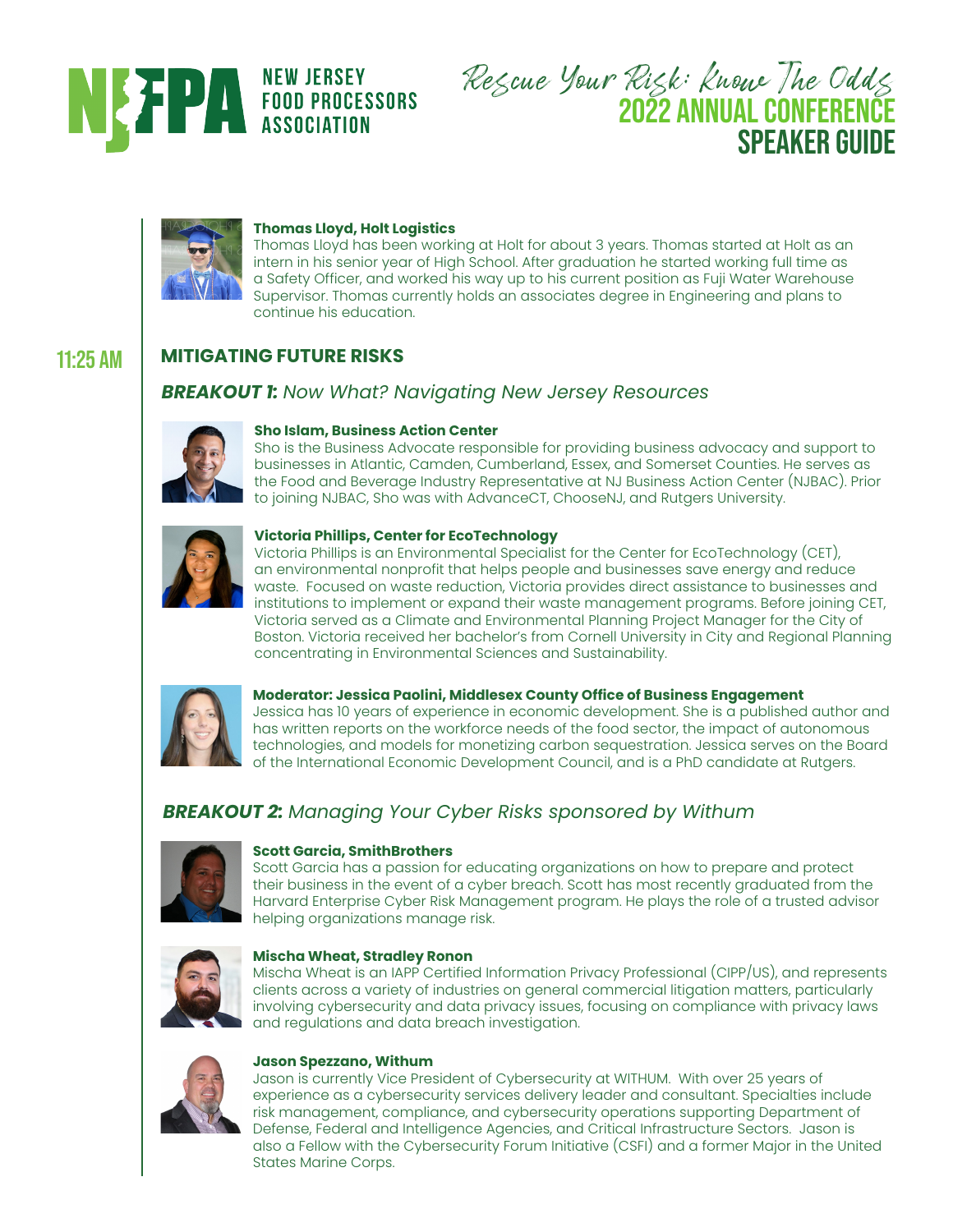

Rescue Your Risk: Know The Odds **2022 ANNUAL CONFERENCE SPEAKER GUIDE**

#### **12:15 PM** Visit Exhibitors / Networking

**12:45 PM** Lunch sponsored by Western Pest Services / Presentations / Awards -Avalon Ballroom

# **PLENARY SESSION**

*Presenting Results from the 2022 Food Manufacturer's Survey Conducted by the NJFPA in partnership with Grassi sponsored by Middlesex County Office of Business Engagement*



### **Jeff Cohen, Grassi Advisors & Accountants**

Jeffrey G. Cohen, CPA is the Partner-in-Charge of Tax Services at Grassi. With over 30 years of experience, Jeff specializes in serving companies within the Manufacturing and Distribution Industry, with an emphasis on the Food & Beverage and Pharmaceutical sectors. Jeff has extensive experience assisting clients with research and development credits, cost segregations studies, defined benefit pension plans, IC-DISCs, Opportunity Zones, tax credit utilization and more.



### **Robert Grote, Grassi Advisors & Accountants**

Robert E. Grote is a partner at Grassi and leader of the firm's Manufacturing & Distribution Practice. With more than 28 years of experience in public accounting, tax planning and management consulting services for the M&D industry, Rob has grown the practice to become the second largest industry group in the firm. He and his team serve more than 300 clients across a variety of sub-sectors, including food and beverage, pharmaceuticals, building materials, electronics and technology, high-tech defense, retail and apparel.



### **James McIntosh, Grassi Advisors & Accountants**

James McIntosh is a Partner at Grassi and a key member of the firm's Manufacturing & Distribution practice. With over 13 years of accounting experience, James specializes in audits, reviews and consulting for public and private companies. He has particular expertise in serving the unique needs of businesses operating in the Food & Beverage sector. His clients range from start-ups to Fortune 500 companies in the domestic and international markets.



### **Moderator: Mark Macellaro, Campbell Soup Company**

Mark Macellaro is the President of the NJFPA and is a Senior HR Manager at Campbell Soup Company. He is a US Army veteran with extensive experience within the HR field to include employee relations, management/ leadership development, coaching, instructional design/ facilitation and employee development at companies such as Lassonde Pappas and Stryker Corporation. Mark is actively involved in developing the food industry in NJ as he's previously served as the employer-lead in the NJ Food Processors Targeted Industry Partnership and as the President of the NJFPA, actively drives the Association's goals through Education, Resource Sharing and Networking.